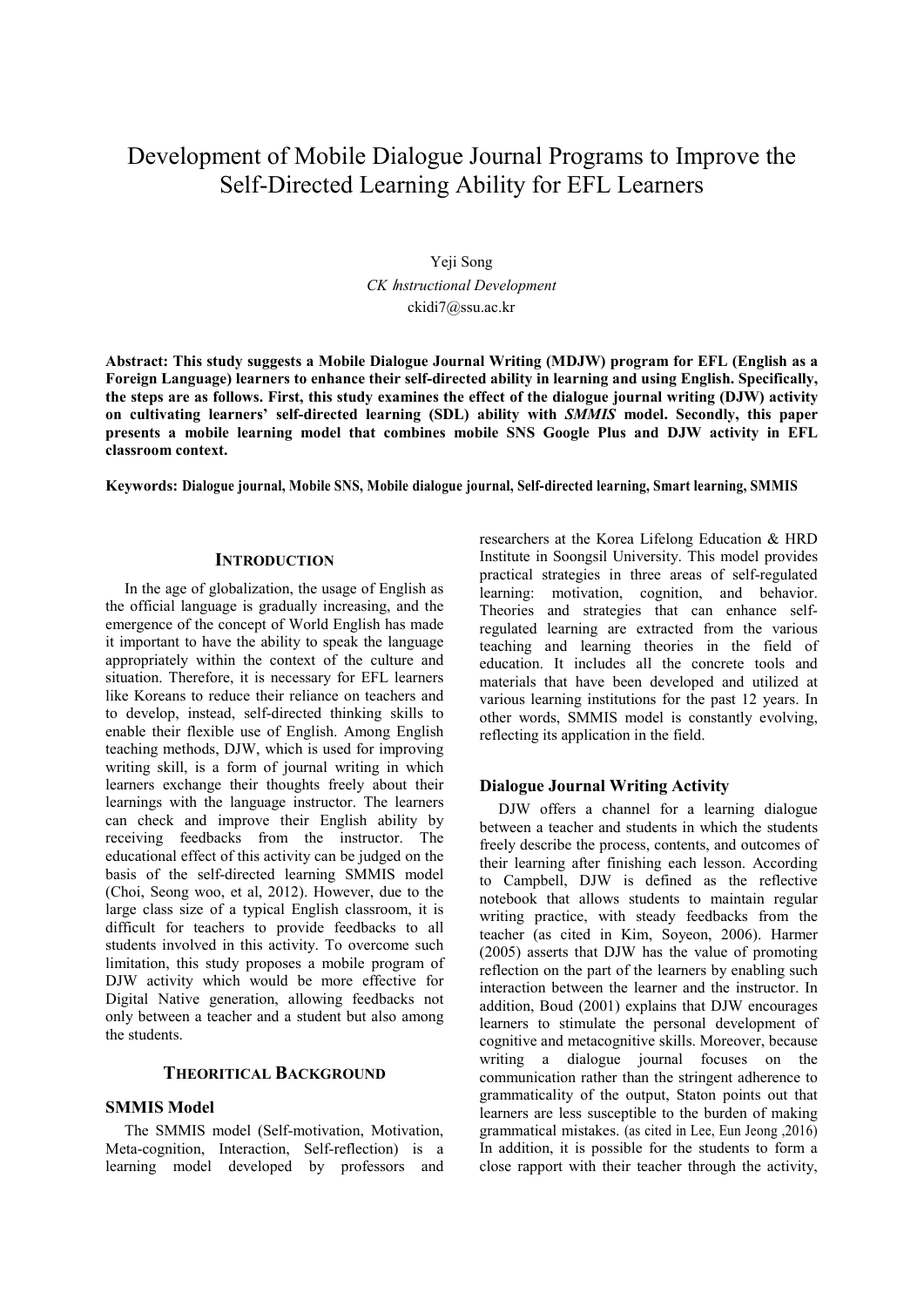which can further motivate them to continue to write journals and learn English. These educational effects of DJW can be described as self-motivation, motivation, meta-cognitive practice, interaction and self-reflection, which constitute the 5 components of self-directed learning SMMIS model.

| Table 1. Comparison of Educational Effects of DJW |
|---------------------------------------------------|
| and Components of SDL SMMISS Model                |

| <b>The Educational Effects</b>                                       | <b>Components of SDL</b>  |
|----------------------------------------------------------------------|---------------------------|
| of DJW                                                               | <b>SMMIS Model</b>        |
| Harmer (2005): reflection,                                           | - Self-reflection         |
| interaction with teacher                                             | - Interaction             |
| Boud (2001): development<br>of cognitive and<br>metacognitive skills | - Meta-cognition practice |
| Staton: formation of rapport,                                        | - Self-motivation         |
| motivation (as cited in Lee,                                         | - Motivation              |
| Eun jeong $,2016)$                                                   | - Interaction             |

## **Mobile Learning in English Education**

As the use of SNS among the learners has increased, the cases of related research have gradually been increasing in the field of education. The concept of mobile learning was introduced into foreign language education by Chinnery. Traxler (2007) refers to its characteristics as personal, spontaneous, informal, and opportunistic. In addition, SNS learning through a mobile device—a pocket-sized, portable, and private medium—facilitates the learner's interaction with the teachers and fellow students. Furthermore, the active sharing of information helps the students to build intimate relationships within the learning environment, which further enhances the independence and self-directedness of the learning by motivating the learners to participate more voluntarily.

# **DESIGN OF THE SMART LEARNING MODEL OF DIALOGUE JOURNAL WRITING ACTIVITY**

In EFL environment, affective or cognitive feedbacks given by teachers are essential for developing interlanguage. However, it is not always feasible for the teachers to read all of their students' dialogue journals during the regular class time due to the large size of the classroom. Therefore, this paper suggests the blended learning model of DJW activity and mobile learning. This model is derived from the ADDIE model comprising the following five steps: analysis, design, development, implementation, and evaluation. Among various SNS, Google Plus was chosen because of its closed nature, which stands out from the others. The afforded privacy can lower a learner's anxiety. In addition, Google Plus has an

automatic save feature. The application can work as an online archive of what the student wrote and shared, which can be consequently utilized to activate meta-cognitive practice and self-reflection.

| Table 2. Development Plan for MDJW Program |  |
|--------------------------------------------|--|
| Based on ADDIE Model                       |  |

| <b>Division</b>     |                                                         | <b>Main Contents</b>                                                                                                                                   |
|---------------------|---------------------------------------------------------|--------------------------------------------------------------------------------------------------------------------------------------------------------|
| Analysis            | Need Analysis(A1)                                       | -Identify teachers' and learners'<br>needs for English learning                                                                                        |
|                     | Characteristic of<br>the Students (A2)                  | -Analysis of English proficiency<br>level of learners for dividing<br>groups (Conducting Diagnostic<br>tests)                                          |
|                     | Characteristic of<br>Class Environment (A3)             | - Identify smartphone<br>availability to determine if<br>MDJW programs are feasible                                                                    |
|                     | Characteristic of<br>the Task (A4)                      | -Comprehension check for<br>MDJW program                                                                                                               |
| Design              | Design of the<br>Evaluation Tool (D1)                   | -Examine the effects of MDJW<br>program on self-directed ability<br>-Design questionnaire item to<br>investigate the effectiveness of<br>MDJW program. |
|                     | Selection of the<br>Medium (D2)                         | -Selection of teaching medium<br>for MDJW program: Google<br>Plus                                                                                      |
| Develop-<br>ment    | Development of the<br>Program (Dt1)                     | -Development of program<br>schedule                                                                                                                    |
|                     | Development of<br>Teaching & Learning<br>Material (Dt2) | -Development of MDJW activity<br>guideline<br>-Development of PPT for<br>tutorial on using Google Plus                                                 |
| Implement-<br>ation | <b>Actual Class</b><br>Operation (I)                    | -Practice MDJW in class                                                                                                                                |
| Evaluation          | Evaluation and<br>Reflection of Class<br>Operation (E1) | -Evaluation of the suitability of<br>-Satisfaction and Interest Rate<br>Assessment<br>-Evaluation of the effectiveness<br>of the program               |
|                     | <b>Identify Problems</b><br>and What to Fix (E2)        | -Analyzing survey<br>results<br>to<br>identify problems                                                                                                |

The smart learning that fails to be incorporated into the class curriculum scarcely received positive response from the teachers, and the learners also expressed their dissatisfaction with such program (Jo, Eun soon, 2015). Bray and Harsch (1996) points out that it is important to provide detailed and clear guidance to teachers overseeing DJW activity. Thus, in this paper, we present the modified guideline of the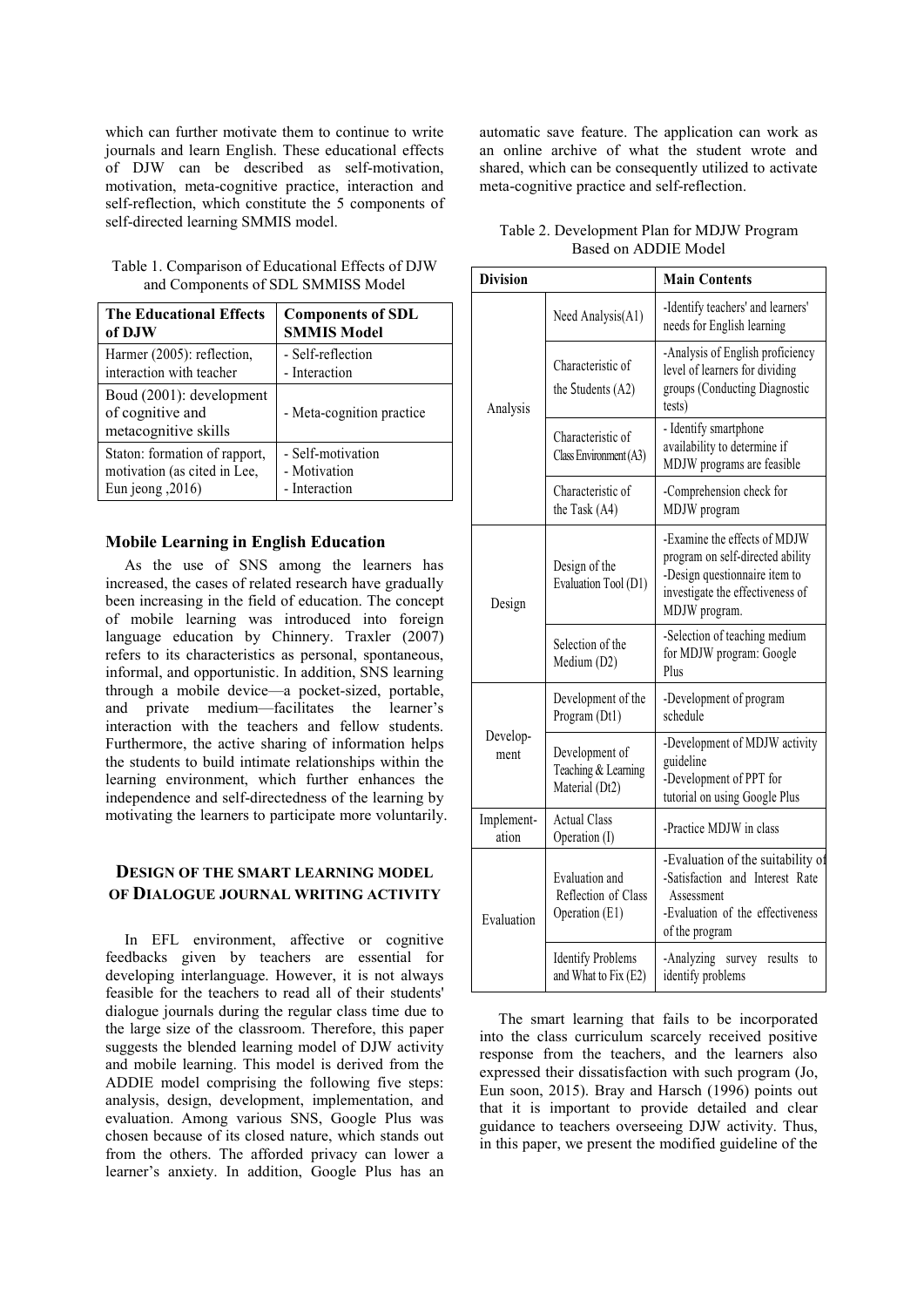offline DJW activity and the subsequent guideline for MDJW program.

| <b>Division</b> | <b>Class Contents</b> | <b>Learning Contents</b>                                                          |
|-----------------|-----------------------|-----------------------------------------------------------------------------------|
| 1st             | Orientation           | Provide guidance on how to<br>understand and provide<br>feedbacks on DJW activity |
| 2 <sub>nd</sub> |                       | Give direction about how to<br>write a MDJW using<br>Google Plus                  |
| 3rd             |                       |                                                                                   |
| 4th             | Application1          | MDJW practice                                                                     |
| 5th             |                       |                                                                                   |
| 6th             | Intermediate<br>Check | Exchange of feedbacks on<br>MDJW                                                  |
| 7th             |                       |                                                                                   |
| 8th             | Application2          | MDJW practice                                                                     |
| 9th             |                       |                                                                                   |
| 10th            | Evaluation            | Conduct surveys and exchange<br>opinions on MDJW                                  |

Table 3. Mobile Dialogue Journals Writing Activity Program Plan for Each Hour (10 Class Times in Total)

Table 4. Instructional Guideline for MDJW Activities

| Steps          | <b>Instructional Guideline</b>                                                                                                                               |
|----------------|--------------------------------------------------------------------------------------------------------------------------------------------------------------|
| 1              | In every class, learners access Google Plus 10<br>minutes before the end of the class, and upload the<br>dialogue journal to the circle (group) they are in. |
| $\overline{2}$ | Peer feedback is given as homework. Each learner<br>reads other students' journal entries and provides<br>the feedbacks by the specified time.               |
| 3              | The instructor provides feedbacks to the group that<br>has completed peer review before the start of the<br>next class.                                      |
| 4              | Learners can read their peer and teacher feedbacks<br>and ask questions at any time, both online and<br>offline.                                             |

### **CONCLUSION AND FURTHER STUDY**

Education in the 21st century should not be a oneway transmission of information but rather a coaching process that helps students to become active and selfdirected agents of their learning. This study examined the suitability of the DJW activities to improve the self-directedness of the activities in which the instructor acts as a facilitator or counselor rather than as a controller. This study also provided an outline of a program that combines with the mobile SNS, allowing the teacher to surpass the limitation of the large class size and provide feedbacks to each student.

If the MDJW program were to be applied successfully, the following effects are expected. First, through the process of writing one's own journal and giving feedbacks to those of one's colleagues, the learner can naturally receive input and produce output, thereby improving self-reflection and meta-cognitive ability. Second, collaborative learning through group feedbacks entrusts more responsibility to learners within their learning process. Thus, the learners are driven to participate in class more actively. Third, the personalization of the learning, and the possible interpersonal communication it can engender, provides the ground for intrinsic motivation within the learners, which leads to better participation. In conclusion, the educational effect for which the MDJW program aims is to increase learner independence and self-directedness in his or her quest to master communication skills in English. For that purpose, this study proposed the development of a MDJW program, delineating the each step involved in the activity. More future research on the subject is needed to better comprehend the effectiveness of the program. Developing the program and applying it in the context of real classroom setting would provide valuable resources in reaching that end for the future teachers and learners of the language .

#### **REFERENCES**

- Bray, E. & Harsch, K. (1996). Using reflection/ review journals in Japanese classrooms, Paper presented at the Annual Meeting of the Japan Association of Language Teachers(22)
- Boud, David (2001), Using Journal Writing to Enhance Reflective Practice: Promoting Journal Writing in Adult Education, New Directions for Adult and Continuing Education, 2001(90):9
- Jo, Eun soon (2015), Future Educational Environment Based on Educational Technology Perspective, The Korean Society for Educational Technology, vol.31, no.3, pp. 687-708.
- Lee, Eun jeong (2016), Perceptions of Middle School Students toward Written Feedback in Korean and English in Dialogue Journal Writing, Sookmyong women's university.
- Harmer, J .(2005), How to teach writing, New York: Longman
- Yoo Hye-Jung (2014), The Effect of Collaborative Learning through Mobile SNS on Learning English Grammar, Studies in Foreign Language Education, 28(2), pp.135-158.
- Koumy, Abdel Salam A (1998), Effect of Dialogue Journal Writing on EFL Students' Speaking Skill, Suez Canal University.
- Choi, Seong woo, et al (2012). Self-Directed Learning & Coaching ABC Seoul: njoyschool.
- Kim, Soyeon (2006), Effects of Learning Journal Writing and the Peer Feedback on Learners' Achievement and Attitude, Busan National University.